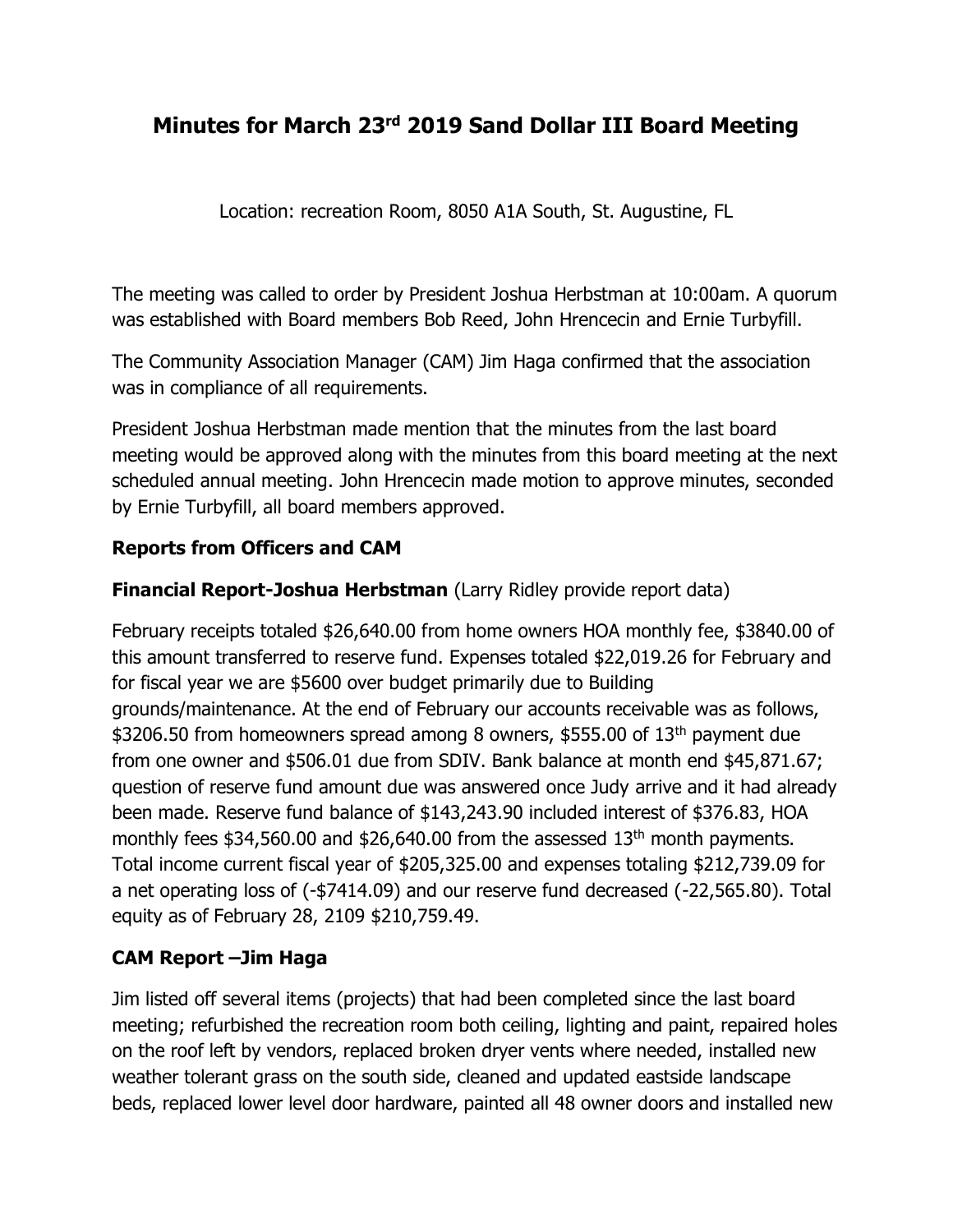unit numbers, painted all fire extinguisher boxes and lower level electrical boxes and doors. A list of future projects to include; continuance of stairwell door replacement (discussion on moving to fiberglass), lower level garage lighting, paint upper and lower level garage walls and recoating of upper garage level.

#### **President's Report – Josh Herbstman**

Josh held discussion regarding the reserve fund balance and what will take place with the approval of the garage floor recoating project; this will take our fund balance down below our (as well as banking institutions) desire to maintain an bare minimum of \$100,000.00. This is partly due to the budgeted amount of expected expense (working expense spreadsheet) to actual proposed repair of approved amount as well as 2-3 years earlier than expected life cycle. Further discussion of the reserve fund account and balance will be discussed and options for making the "13<sup>th</sup> payment" required for a set amount of years in advance. This will allow for the HOA association to show that we have the funds (TBD) allocated as a receivable on the balance sheet; satisfy banking institution requirements as well as having the peace of mind as homeowners. This discussion and possible vote to take place at the April 27<sup>th</sup>, 2019 board budget meeting.

### **Old Business:**

Upper Garage Recoating: Discussion regarding the three quotes provided to SDIII, preference based on past experience was to use ACC (Advanced Coating & Caulking, Inc.) as it turns out they had the lowest bid of all three and included other items that the remaining bidders did not include. Motion to approve ACC to repair garage floor coating made by Ernie Turbyfill, seconded by John Hrencecin and approved unanimously by board. Only item remaining was to determine what color to choose, recommendation was to match what SDII and SDIV had chosen. Josh to consult with board in the immediate future to determine final color choice.

Rules and Regulations: Discussion regarding the rules and regulations of the association to combine all documents to one set. Josh has worked on this project for some time and has compiled different documentation into one source. One place for all homeowners, guest and renters to go to. A motion was made by Josh Herbstman, seconded by John Hrencecin and unanimously approved by the board to allow for review of the said document for sixty days by all parties to add, delete etc. and ultimately approved by the board. The final document will be voted on at the annual meeting.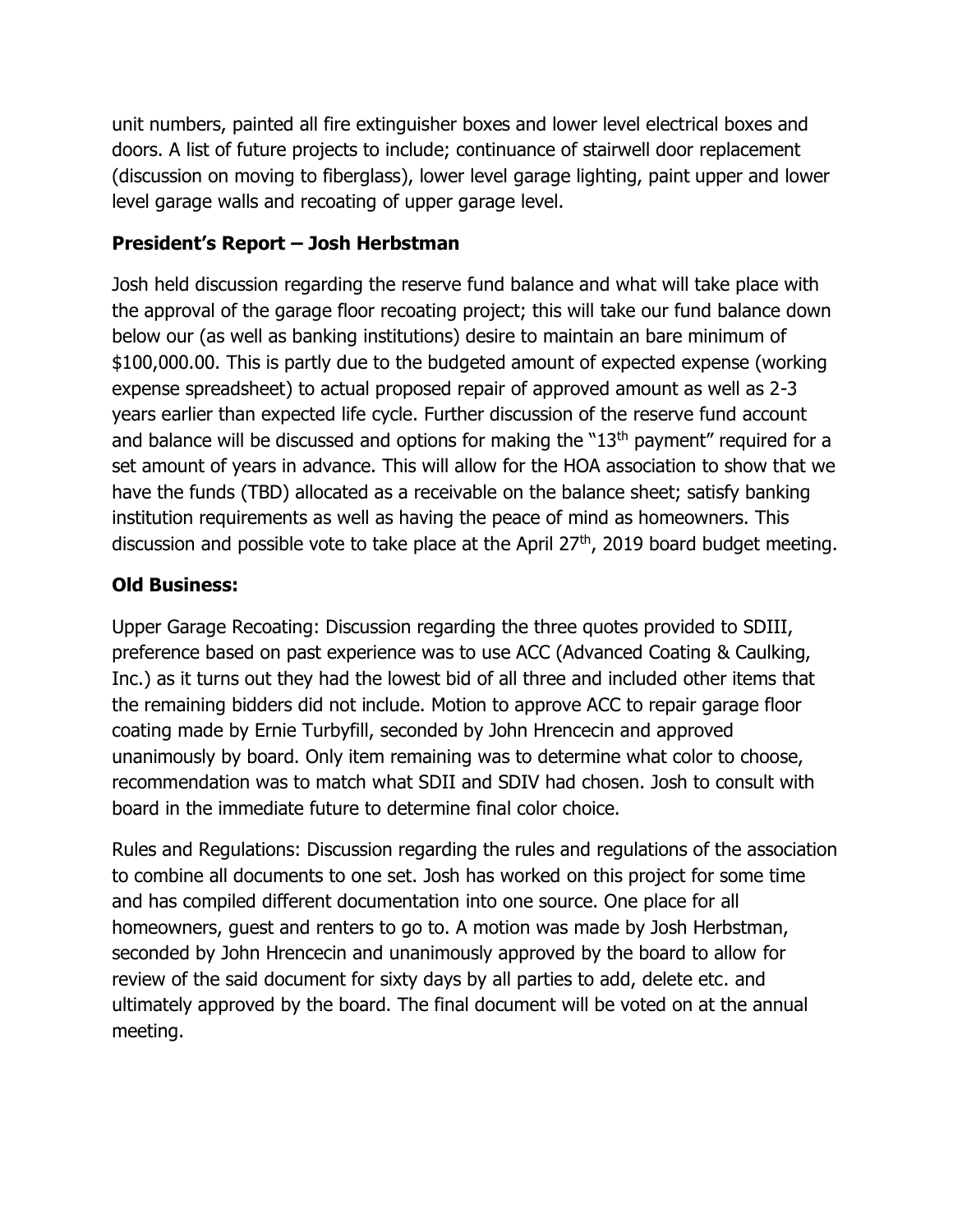#### **New Business:**

2019 Homeowner Ballot: Results of the homeowner ballot vote are as follows; 44 returned ballots out of 48, 36 voted in favor, 8 against resulting in 75% approval of ballot. The approval of this ballot ensures that all 48 units will end up with aluminum type storm shutters on the east facing side only. In the immediate future all units with existing shutters will be inspected to determine whether or not they are aluminum and fully operational. Those units that need repair; replacement or shutters themselves will be notified by letter in the near future and will have until June 1, 2020 to comply with the new regulation. Josh made mention that it is important that all homeowners note the importance of the regulation and not to wait till the last minute to make the necessary improvements/upgrades to their respective unit. Motion was made by Ernie Turbyfill to send letter to homeowners discussing the ballot results and how this may affect each homeowner, motion was seconded by John Hrencecin and unanimously approved by the board.

Unit 209 Spalling: Josh mentioned an issue with regards to spalling in unit 208 and who is responsible for removing and replacing of the slider where the spalling issue resides and whether we can require the unit owner to replace the slider itself as it is original. It was determined that the HOA is not responsible for the removal/replacement of slider and that we as an association can require that the door be replaced. For protection of the building the board will send a letter stating our findings.

Pool Furniture: Jim mentioned that the pool furniture is in need of replacement due to constant repairs being made to the straps and the fact that the furniture is approximately 13-14 years old. Motion was by Bob Reed to approve up to \$6000 for new pool furniture, seconded by Ernie Turbyfill and unanimously approved by the board. Jim is to obtain two bids to determine the best way to move forward with replacement.

Covenants Committee: John Hrencecin mentioned that we need to replace members on the committee so that we have a group to enforce the rules and regulations when needed. Judy provided information on the importance and the process of the committee to members present. Steve Matson, Gus Neville and John Dozier volunteered to serve on the covenants committee; we will add them to the next meeting's agenda for approval.